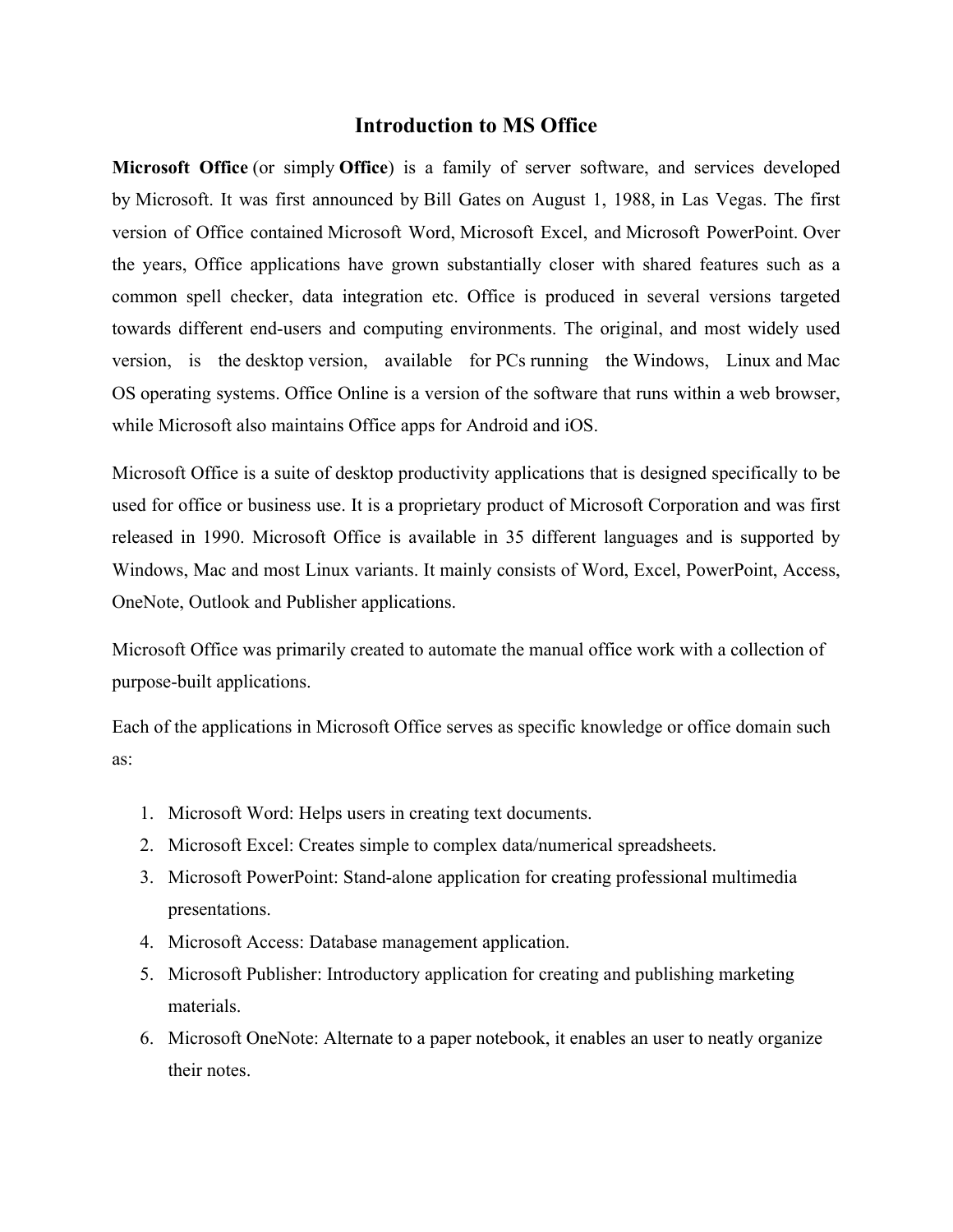Besides desktop applications, Microsoft Office is available to use online or from cloud under a lighter (Office Web Apps) and full (Office 365) version. As of 2016, Microsoft Office 2016 is the latest version, available in 4 different variants including Office Home Student 2016, Office Home Business 2016 and Office Professional 2 and the online/cloud Office 365 Home Premium.

# **Important Features of Ms-Word**

Ms-Word not only supports word processing features but also DTP features. Some of the important features of Ms-Word are listed below:

- i) Using word you can create the document and edit them later, as and when required, by adding more text, modifying the existing text, deleting/moving some part of it.
- ii) Changing the size of the margins can reformat complete document or part of text.
- iii) Font size and type of fonts can also be changed. Page numbers and Header and Footer can be included.
- iv) Spelling can be checked and correction can be made automatically in the entire document. Word count and other statistics can be generated.
- v) Text can be formatted in columnar style as we see in the newspaper. Text boxes can be made.
- vi) Tables can be made and included in the text.
- vii) Word also allows the user to mix the graphical pictures with the text. Graphical pictures can either be created in word itself or can be imported from outside like from Clip Art Gallery.
- viii) Word also has the facility of macros. Macros can be either attached to some function/special keys or to a tool bar or to a menu.
- ix) It also provides online help of any option.

# **Introduction to Ms-Power Point**

A PowerPoint presentation is a presentation created using Microsoft PowerPoint software. The presentation is a collection of individual slides that contain information on a topic.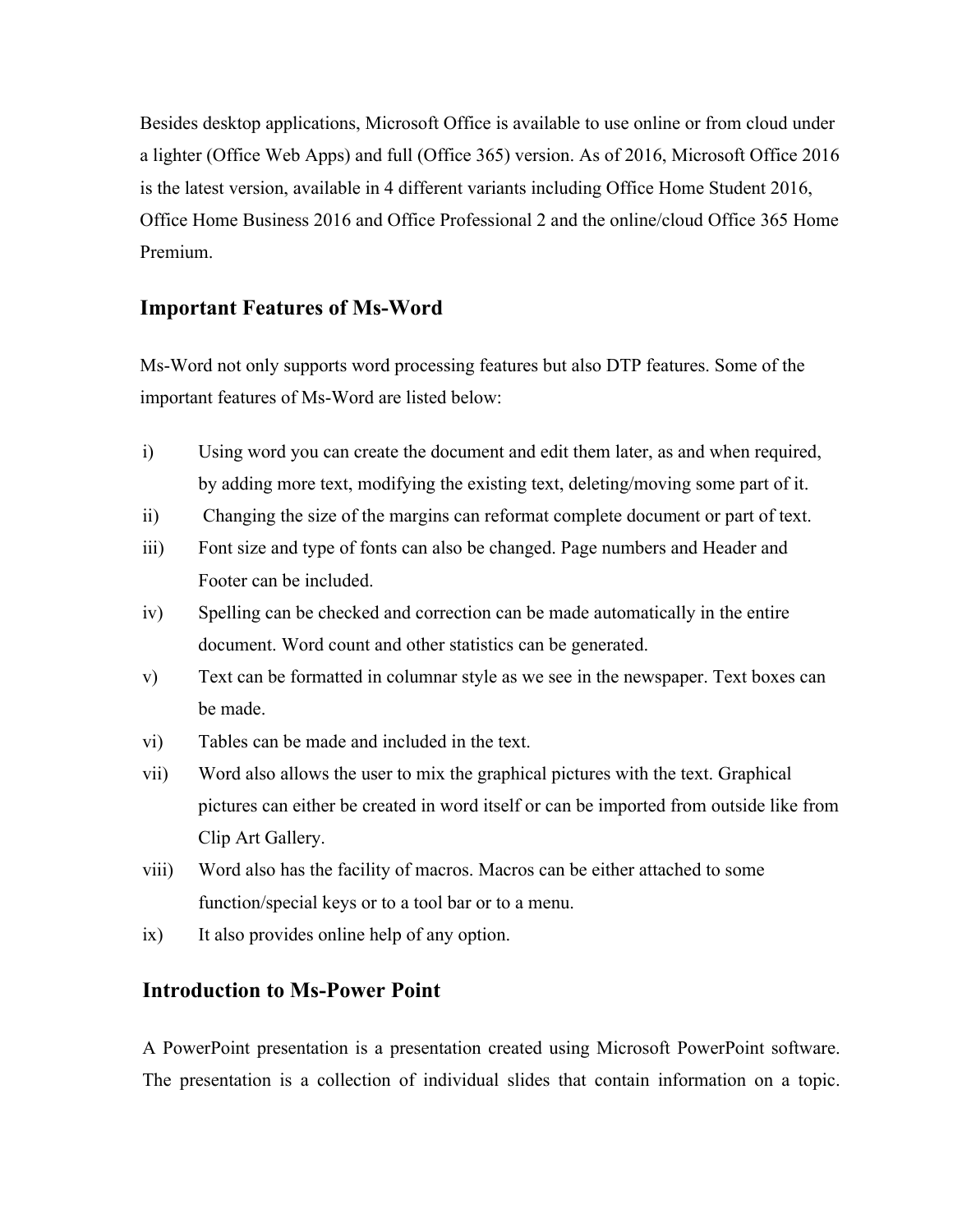PowerPoint presentations are commonly used in business meetings and for training and educational purposes. Microsoft PowerPoint is a software product used to perform computerbased presentations. There are various circumstances in which a presentation is made: teaching a class, introducing a product to sell, explaining an organizational structure, etc. The preparation and the actual delivery of each are quite different. PowerPoint typically comes with a set of preloaded themes for you to choose from. These can range from simple color changes to complete format layouts with accompanying font text. Themes can be applied through the whole presentation or a single slide. Using the page setup allows you to optimize the presentation for the display size; for instance, you should use a larger screen ratio when displaying on a projector compared to a computer screen.

### **Features**

PowerPoint software features and formatting options include a wizard that walks you through the presentation creation process. Design templates---prepackaged background designs and font styles that will be applied to all slides in a presentation. When viewing a presentation, slide progression can be manual, using the computer mouse or keyboard to progress to the next slide, or slides can be set up to progress after a specified length of time. Slide introductions and transitions can be added to the slides.

### **Introduction to Ms-Excel**

Microsoft Excel is a general-purpose electronic spreadsheet used to organize, calculate, and analyze data. The task you can complete with Excel ranges from preparing a simple family budget, preparing a purchase order, or managing a complex accounting ledger for a medium size business.

## **Excel Features**

There are a number of features that are available in Excel to make your task easier. Some of the main features are:

**AutoFormat -** lets you to choose many preset table formatting options.

1. **AutoSum -** helps you to add the contents of a cluster of adjacent cells.